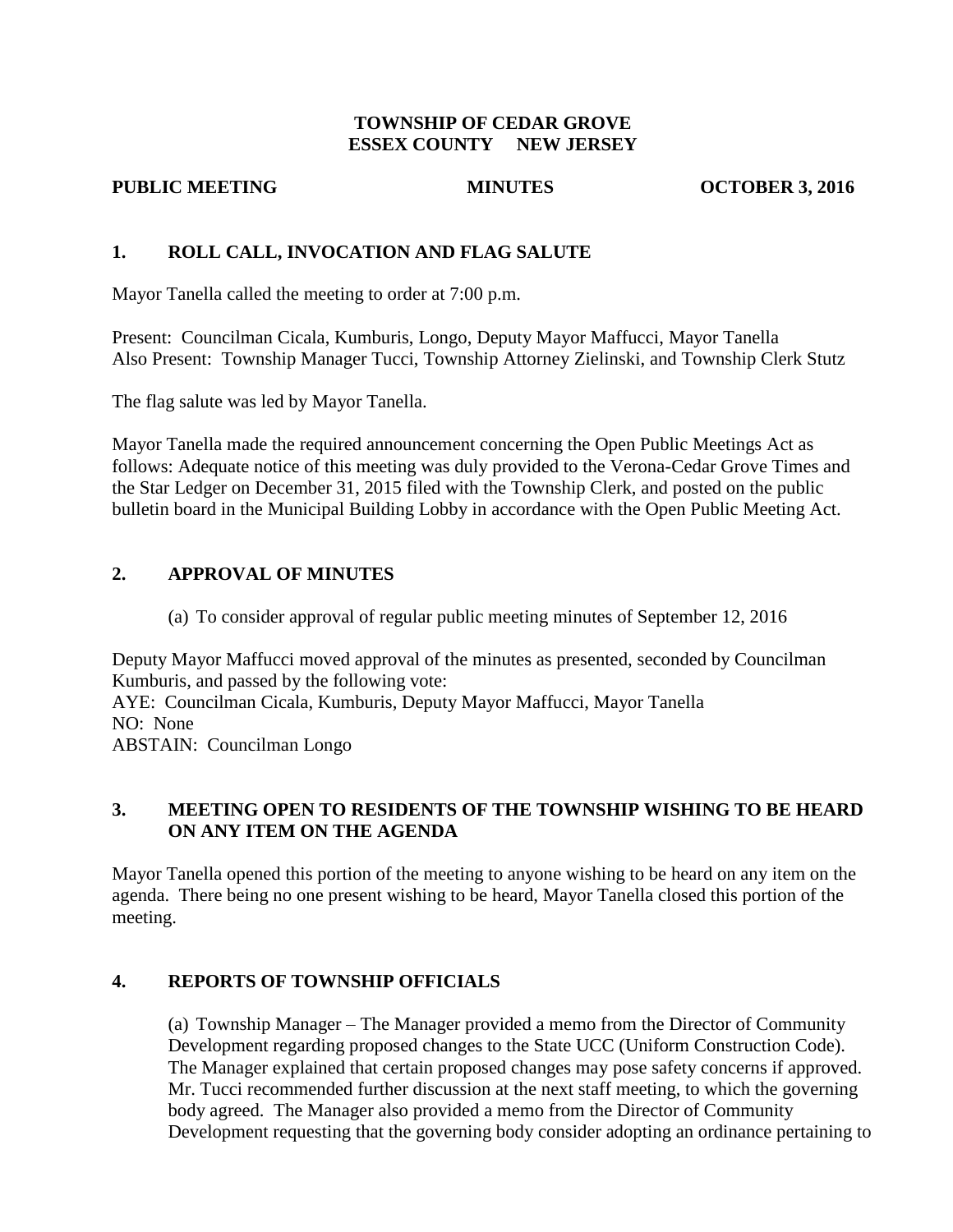abandoned properties. The governing body concurred with Mr. Tucci's suggestion for further discussion at the next staff meeting.

(b) Township Clerk – The Clerk announced that the last date to register to vote for the upcoming November  $8<sup>th</sup>$  General/Municipal Election is Tuesday, October 18<sup>th</sup>. Ms. Stutz advised that the Clerk's Office will be open until 9:00 p.m. on the 18<sup>th</sup> for voter registration purposes.

- (c) Township Attorney Attorney Zielinski requested an executive session to discuss a litigation matter filed by the Coptic Church.
- (d) Other Reports

Councilman Cicala announced the upcoming movie night on Saturday, October 15<sup>th</sup> at Morgan's Farm.

Mayor Tanella noted that several residents had contacted him with safety concerns regarding the intersection of the West Essex Bike Path and Bowden Road.

# **5. NEW BUSINESS**

(a) To consider introduction of Pending Ordinance #16-800 Amending Chapter 251 of the Township Code entitled "Vehicles and Traffic"

The clerk read the Ordinance by title only:

### **PENDING ORDINANCE NO. 16-800**

AN ORDINANCE AMENDING CHAPTER 251 OF THE CODE OF THE TOWNSHIP OF CEDAR GROVE, ENTITLED "VEHICLES AND TRAFFIC."

BE IT ORDAINED by the Township Council of the Township of Cedar Grove, as follows:

The Code of the Township of Cedar Grove, Chapter 251 entitled, "VEHICLES AND TRAFFIC", Section 42, entitled Schedule IX: Stop Intersections is hereby amended to add the following:

| STOP SIGN ON     | AT INTERSECTION OF    |
|------------------|-----------------------|
| Woodstone Drive  | Forest Hills Way      |
| Forest Hills Way | <b>Westview Court</b> |

This Ordinance shall take effect upon final passage, adoption, and publication in the manner prescribed by law.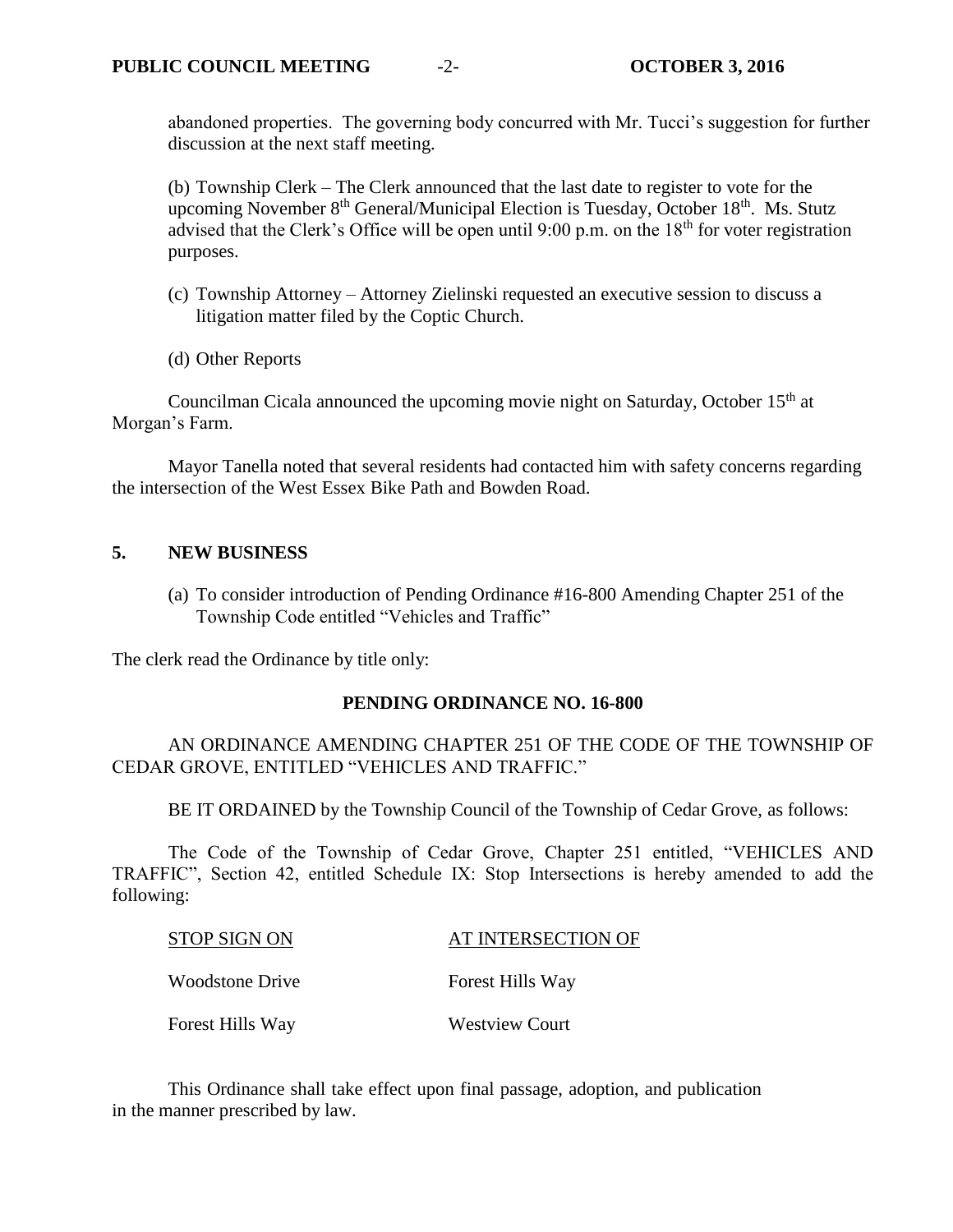Councilman Cicala moved that Pending Ordinance #16-800 be passed at first reading, published in the Verona-Cedar Grove Times as a pending ordinance with a public hearing of November 7, 2016, seconded by Deputy Mayor Maffucci, and passed by the following vote: AYE: Councilman Cicala, Kumburis, Longo, Deputy Mayor Maffucci, Mayor Tanella NO: None

(b) To consider resolution concerning purchase of radio communication equipment and accessories through State Contract No. A83898

The following resolution had been posted on the bulletin board, and a brief synopsis was given by the Township Clerk:

**WHEREAS,** the Township of Cedar Grove has availed itself of the right to purchase radio communication equipment and accessories entered into on behalf of the State of New Jersey by the Division of Purchase and Property in the Department of Treasury pursuant to N.J.S.A. 40A:11-12; and

**WHEREAS,** it is desirable from time to time to purchase radio communication equipment and accessories under contracts entered into on behalf of the State by the said Division without the necessity of advertising for bids, or in cases where no bids have been received; and

**WHEREAS,** it is desirable to purchase radio communication equipment and accessories under such contracts enter into on behalf of the State of New Jersey by said Division during the year 2016;

**WHEREAS,** funds for the purchase of radio communication equipment and accessories are available in Bond Ordinance No.16-796.

**NOW, THEREFORE, BE IT RESOLVED**, by the Township Council of the Township of Cedar Grove, that the purchase of radio communication equipment and accessories be awarded to Northeast Communications, Inc., through State Contract No. A83898.

Deputy Mayor Maffucci moved adoption of the resolution, seconded by Councilman Kumburis, and passed by the following vote:

AYE: Councilman Cicala, Kumburis, Longo, Deputy Mayor Maffucci, Mayor Tanella NO: None

# **6. APPROVAL OF BILLS**

The Bill Resolution was read by title and amount as follows:

BE IT RESOLVED by the Township Council of the Township of Cedar Grove, County of Essex, New Jersey, that the attached summary of bills having been duly audited and found correct be and they are thereby ordered paid and that warrants be drawn on the Treasurer in the aggregate amount of \$377,314.49

Councilman Longo moved adoption of the resolution, seconded by Deputy Mayor Maffucci, and passed by the following vote:

AYE: Councilman Cicala, Kumburis, Longo, Deputy Mayor Maffucci, Mayor Tanella NO: None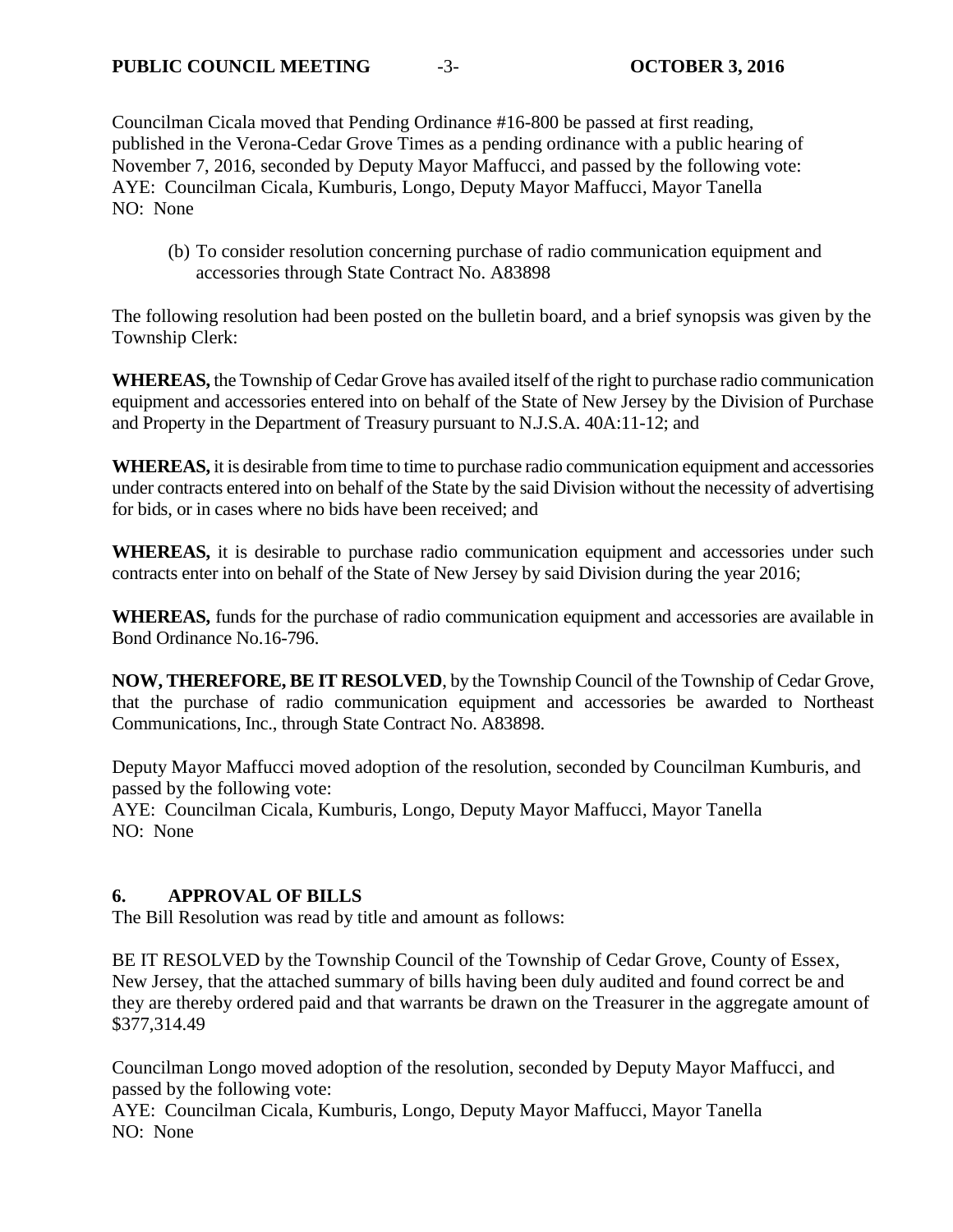# **7. MEETING OPEN TO RESIDENTS OF THE TOWNSHIP WISHING TO BE HEARD ON ANY ITEM ON OR OFF THE AGENDA CONCERNING TOWNSHIP BUSINESS**

The following residents submitted a petition to request the repaving of the municipal roads off Montclair Ave. in the north end of the Township (Oak Drive, Cole Road, Vanderberg Place, John Place, Pine Drive, Ring Place, Donato Drive, and walkway from Oak Drive to Lindsley Road) and addressed the governing body:

Paula Marino; 72 Oak Drive Hazim Escheik; 5 Vanderberg Place Arlen Vanderberg Zimmerman; 92 Oak Drive George Rizzo; 16 Vanderberg Place

Robert Kievit; 43 Forest Hills Way – Mr. Kievit requested an update on municipal officials' inspection of the Coptic Church property. The Township Attorney recommended that the governing body refrain from comment pertaining to the property because of pending litigation.

Ron Mega; 82 Hillsdale Rd. – Mr. Mega questioned the fees incurred for investigation of former Mayor and Councilman. Mr. Mega commented on amount of litter left strewn about at Panther Park despite ample receptacles.

Robert O'Toole; 3 Old Orchard Court – Mr. O'Toole noted that September was prostate cancer awareness month and October is breast cancer awareness month.

Michael Picardi; 23 Ridge Court – Mr. Picardi raised concern regarding the condition of the pedestrian footbridge to the Public Library and timeframe for replacement.

There being no one else wishing to be heard, Mayor Tanella closed this portion of the meeting.

### AUTHORIZATION TO GO INTO EXECUTIVE SESSION

WHEREAS, Section 8 of the Open Public Meetings' Act (N.J.S.A.10:4-12 (b) (1-9) permits the exclusion of the public from a Meeting of the Mayor and Council in certain circumstances; and

WHEREAS, the Mayor and Council of the Township of Cedar Grove are of the opinion that such circumstances exist.

NOW, THEREFORE, BE IT RESOLVED by the Mayor and Council of the Township of Cedar Grove, County of Essex, State of New Jersey that:

- 1. The public shall be excluded from discussion of any action on the Executive Session of the Meeting of the Mayor and Council of October 3, 2016.
- 2. The general nature of the subject matters to be discussed is a litigation matter regarding Coptic Church.
- 3. It is anticipated at this time that the above stated subject matter will be made public as soon thereafter as it is deemed in the public interest to do so.
- 4. This Resolution shall take effect immediately.